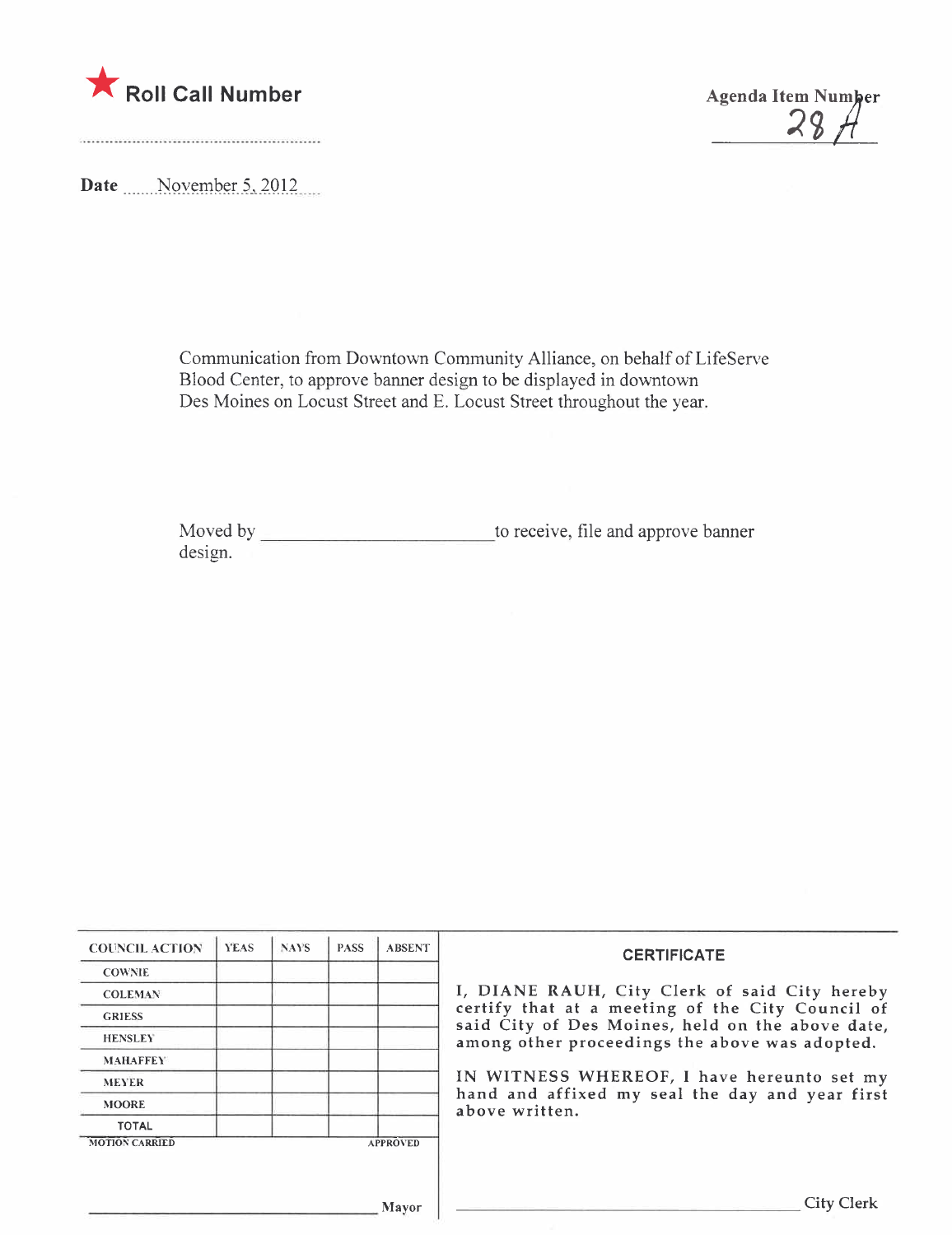



October 25, 2012

The Honorable Members of the City Council City of Des Moines 400 Robert D. Ray Drive Des Moines, Iowa 50309

Dear Honorable Members of the City Council:

On behalf of LifeServe Blood Center, I am submitting the attached banner design for your approvaL. If the design is approved, the Downtown Community Alliance will facilitate the display of up to 70 banners on 35 poles in downtown Des Moines. These banners will be displayed throughout the year on East Locust and Locust banner poles.

Thank you for your positive consideration.

Sincerely.

 $W$ acqui 19

Maggie Pforts Downtown Community Alliance

Enclosure: Banner designs